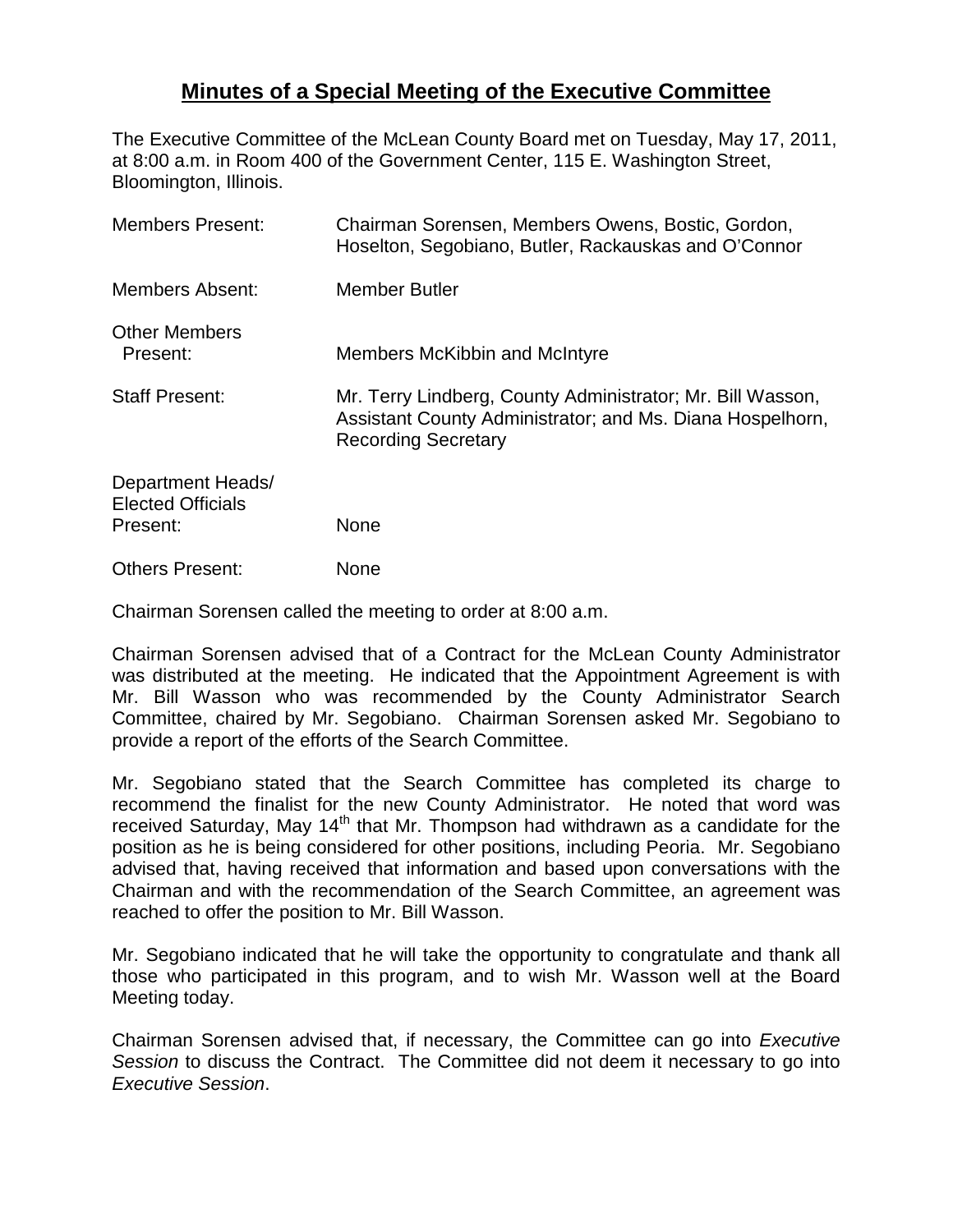Minutes of a Special Meeting of the Executive Committee May 17, 2011 Page Two

Mr. Segobiano presented the request to Recommend Approval of a Contract for the McLean County Administrator – Board Chairman.

Mr. Segobiano reported that this contract is a cost savings and benefit to the County of McLean and to the taxpayers. Chairman Sorensen explained that Mr. Wasson has a deep understanding of the financial conditions of the County and an even a deeper desire to see McLean County be successful. He stated that Mr. Wasson expressed to him that he intends to lead from the front on these types of matters. Chairman Sorensen noted that the Search Committee heard the interviews and reviewed the resumes, which are now open to any member to examine privately. He pointed out that the compensation expectations of candidates in these positions are higher than what Mr. Wasson has graciously agreed to accept, which is a testimonial not only to Mr. Wasson but to Mr. Lindberg over the last couple of years and to Mr. Zeunik prior to that. Chairman Sorensen noted that Mr. Wasson intends to continue leading this County by example. He stated that he would love to say that he negotiated hard on the salary issue, but the more than reasonable salary in the Contract is what Mr. Wasson said he would take the job for.

Chairman Sorensen thanked the service of the County Administrator Search Committee for their invaluable effort and commitment to finding the best candidate for the position of County Administrator.

Mr. Gordon pointed out that there is a very small typographical error on the summary. Mr. Wasson responded that the summary will be corrected.

> Motion by Segobiano/Hoselton to Recommend Approval of a Contract for the McLean County Administrator – Board Chairman. Motion carried.

Chairman Segobiano and the Executive Committee congratulated Mr. Wasson. He indicated that the full Board will vote on this Contract following this meeting.

Chairman Sorensen advised that copies of the administrative version of the new district map will be placed in Board members' mailboxes during the full Board meeting today. He encouraged members to discuss the map with him. Chairman Sorensen indicated that if the Board feels it is necessary to have more than a standard June meeting cycle, it can be done. However, he believes the issue is pretty straightforward.

There being nothing further to come before the Committee at this time, Chairman Sorensen adjourned the meeting at 8:08 a.m.

Respectfully Submitted,

Judith A. LaCasse Recording Secretary